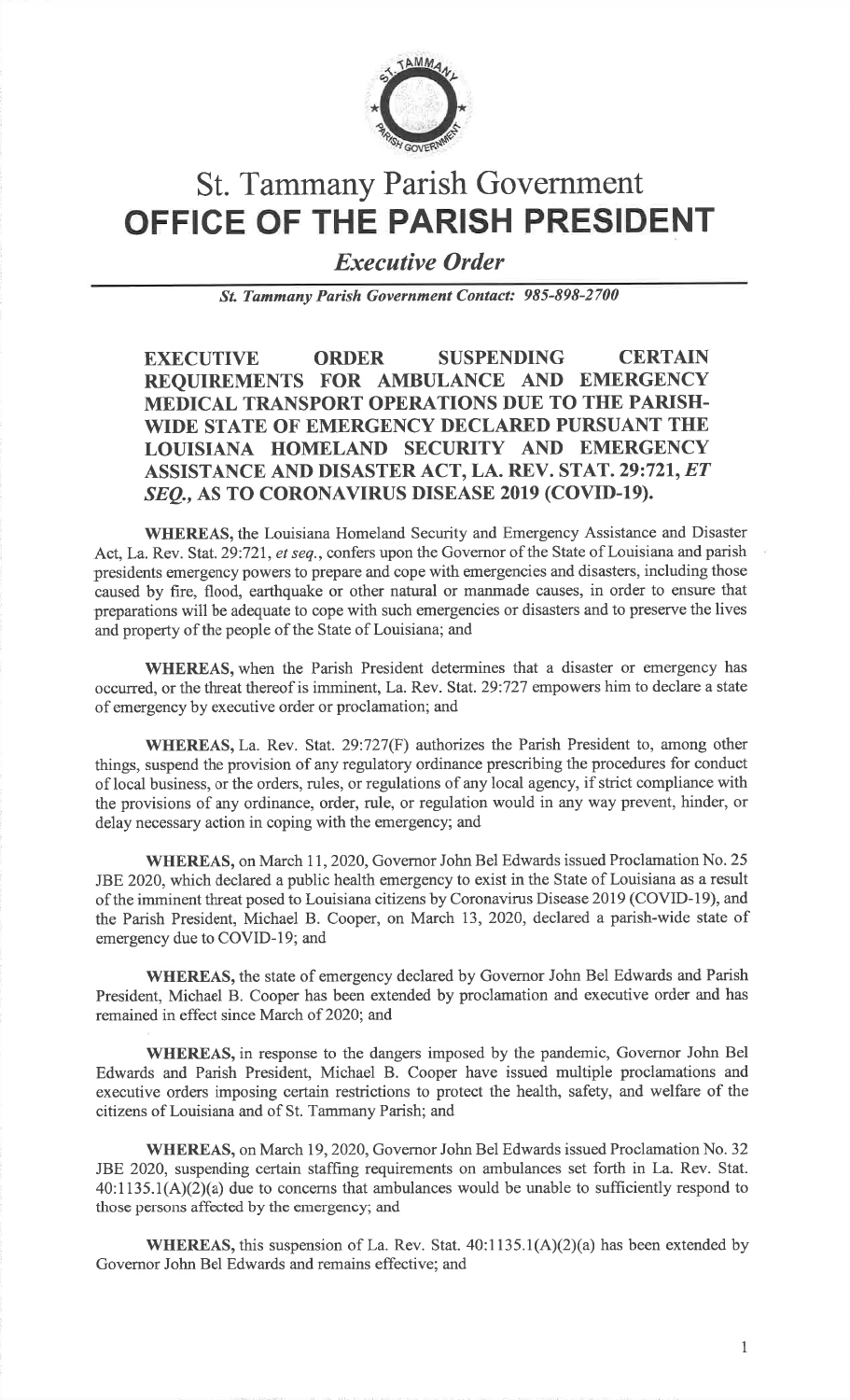

### St. Tammany Parish GovernmentOFFICE OF THE PARISH PRESIDENT

#### Executive Order

St Tammany Parish Government Contact: 985-898-2700

WHEREAS, the St. Tammany Parish Code of Ordinances contains provisions regulating qualifications to operate ambulances and emergency medical transport in the Parish, which mirrorthose provided in La. Rev. Stat. 40:1135.1(A)(2)(a), and

WHEREAS, to effectively meet the dangers presented by the emergency and protect the health and safety of the people of the Parish, it is necessary to suspend certain provisions of the St. Tammany Parish Code of Ordinances to assist in enabling ambulances to sufficiently andefficiently respond to those affected by the emergency.

IT IS ORDERED that, pursuant to the authority vested in him through the LouisianaHomeland Security and Emergency Assistance and Disaster Act, La. Rev. Stat. 29:721, et seq., specifically La. Rev. Stat.29:727(F), Michael B. Cooper, as Parish President, orders that Section $8-4(a)(2)(a)$  of the St. Tammany Parish Code of Ordinances is temporary suspended as to ambulance drivers, provided that such driver possesses a driver's license valid in the State ofLouisiana and meets the criminal background check requirements of La. Rev. Stat. 40:1203.1, et seq.

IT IS FURTHER ORDERED that, Section 8-5(b)(1) of the St. Tammany Parish Code of Ordinances is temporary suspended as to ambulance and emergency medical transport drivers, provided that such driver possesses a driver's license valid in the State of Louisiana and meets thecriminal background check requirements of La. Rev. Stat. 40:1203.1, et seq.

IT IS FURTHER ORDERED that, Section 8-5(a) of the St. Tammany Parish Code of Ordinances is temporary suspended as to the requirement that emergency medical transport vehicles must be staffed with a minimum of one licensed emergency medical technician. Section8-5(a) shall be temporarily revised as follows:

(a) Vehicle requirements. Any vehicle operated as an ambulance or medical transportation vehicle for transportation within the parish on an emergency basis or dispatched through 9-1-1 operations center or called by a private individual shall meet all criteria established for emergency calls. The ambulance or medical transportation vehicle must be staffed with a minimumof two persons, one of whom shall be a licensed emergency medical <del>technician</del> responder.

IT IS FURTHER ORDERED that, when responding to an emergency medical call within the Parish, ambulance and emergency medical transport providers may exercise their best medical judgment to respond to an emergency call with a Basic Life Support ambulance unit rather than an Advanced Life Support ambulance unit when such is authorized by the provider's medical director based on the information provided via the Emergency 911 call or other informationprovided to the ambulance or emergency medical transport call center.

IT IS FURTHER ORDERED that this Executive Order shall remain in effect untilterminated by subsequent Executive Proclamation or Order; and